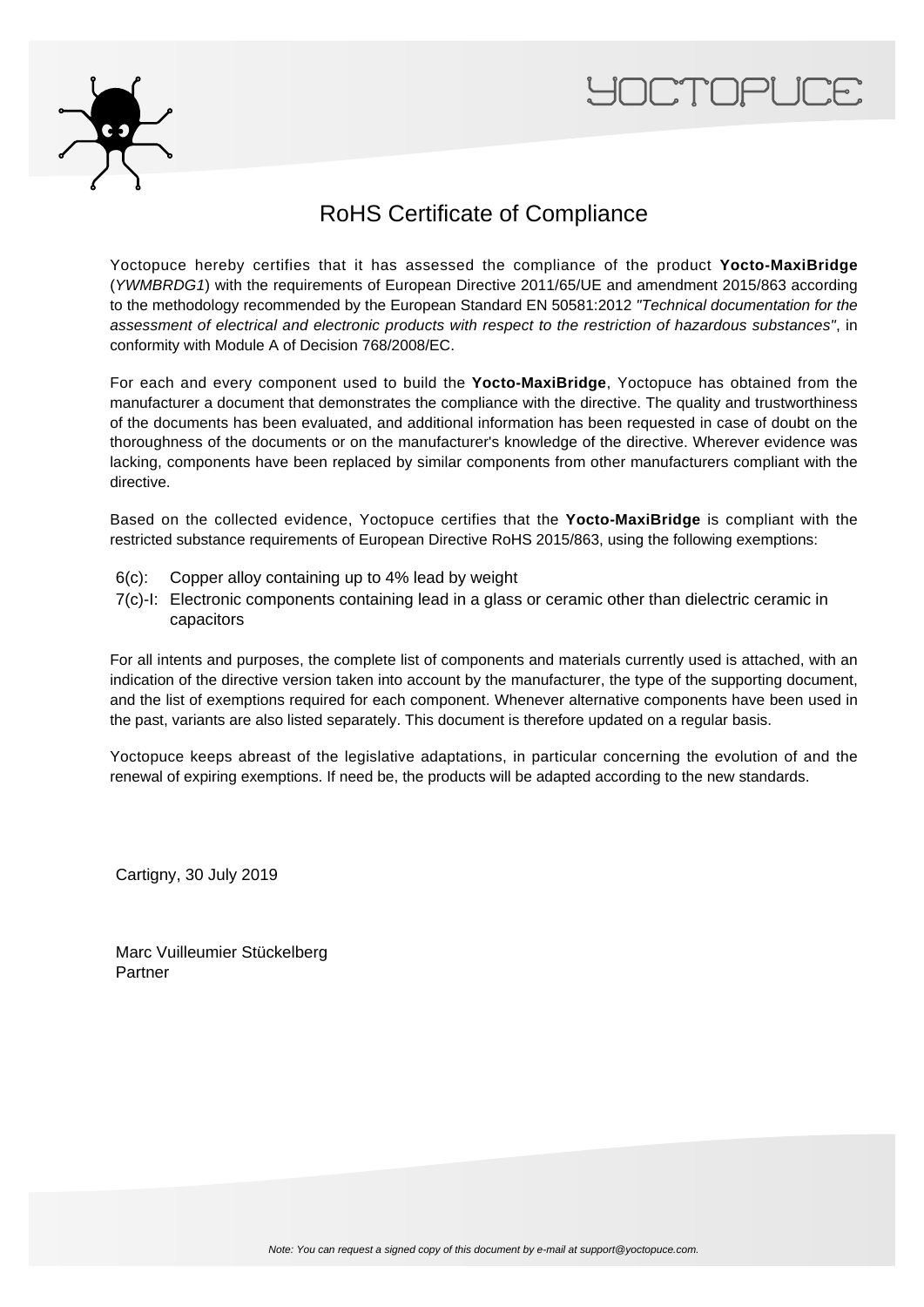

## **YOCTOPUCE**

#### **Exhaustive list of components and materials currently used to build the Yocto-MaxiBridge**

| <b>Component</b>     | <b>Manufacturer</b>          | <b>Type</b>   | Compliance    | <b>Exemptions</b>        | <b>Evidence</b>                        |
|----------------------|------------------------------|---------------|---------------|--------------------------|----------------------------------------|
| ADS1263IPWR          | <b>Texas Intruments</b>      | AD_conv       | RoHS 2015/863 |                          | Manufacturer Certificate of Compliance |
| PIC24FJ256DA206-I/MR | Microchip                    | CPU           | RoHS 2015/863 |                          | Manufacturer Material Declaration      |
| 06031C103JAT2A       | AVX (Kyocera)                | Cap           | RoHS 2015/863 |                          | Manufacturer Certificate of Compliance |
| 250X15W104MV4E       | Johanson dielectrics         | Cap           | RoHS 2015/863 |                          | Manufacturer Certificate of Compliance |
| C0603C102K5RACTU     | Kemet                        | Cap           | RoHS 2015/863 |                          | Manufacturer Certificate of Compliance |
| C1608X6S1A106M080AC  | <b>TDK</b>                   | Cap           | RoHS 2015/863 | $\overline{a}$           | Manufacturer Certificate of Compliance |
| C2012X7R2E472K085AA  | <b>TDK</b>                   | Cap           | RoHS 2015/863 |                          | Manufacturer Certificate of Compliance |
| CGA3E2X8R1E104K080AA | <b>TDK</b>                   | Cap           | RoHS 2015/863 | ÷,                       | Manufacturer Certificate of Compliance |
| EMK107BB7225KA-T     | Taiyo Yuden                  | Cap           | RoHS 2015/863 |                          | Manufacturer Certificate of Compliance |
| LMK107B7105KA-T      | Taiyo Yuden                  | Cap           | RoHS 2015/863 | $\overline{a}$           | Manufacturer Certificate of Compliance |
| UMK212B7105KG-T      | Taiyo Yuden                  | Cap           | RoHS 2015/863 |                          | Manufacturer Certificate of Compliance |
| ZX62-B-5PA(33)       | Hirose                       | Connecteur    | RoHS 2015/863 |                          | Manufacturer Certificate of Compliance |
| 691 210 910 002      | Würth Electronic             | Connecteur    | RoHS 2015/863 | 6(c)                     | Analytical test results                |
| 691 210 910 008      | Würth Electronic             | Connecteur    | RoHS 2015/863 | 6(c)                     | Analytical test results                |
| FAN4010IL6X_F113     | Fairchild (On Semiconductor) | Current Sense | RoHS 2015/863 | $\overline{a}$           | Manufacturer Certificate of Compliance |
| IS25LP064A-JKLE-TR   | <b>ISSI</b>                  | Eprom         | RoHS 2015/863 |                          | Manufacturer Certificate of Compliance |
| SELECT-10            | Kester                       | Flux          | RoHS 2015/863 | $\overline{a}$           | Analytical test results                |
| MCP1703T-3302E/CB    | Microchip                    | LDO           | RoHS 2015/863 |                          | Manufacturer Material Declaration      |
| LP3985IM5-4.7/NOPB   | <b>Texas Intruments</b>      | LDO           | RoHS 2015/863 |                          | Manufacturer Certificate of Compliance |
| AA2214ZGS            | Kingbright                   | LED-Vert      | RoHS 2015/863 |                          | Manufacturer Certificate of Compliance |
| AA2214QBS/D          | Kingbright                   | LED-bleu      | RoHS 2015/863 |                          | Manufacturer Certificate of Compliance |
| <b>DMN67D8L-7</b>    | Diodes Incorporated          | N-fet         | RoHS 2015/863 |                          | Manufacturer Certificate of Compliance |
| SIA914ADJ-T1-GE3     | Vishay                       | N-fet         | RoHS 2015/863 |                          | Manufacturer Certificate of Compliance |
| DMP3098L-7           | Diodes Incorporated          | P-fet         | RoHS 2015/863 | $\overline{\phantom{a}}$ | Manufacturer Certificate of Compliance |
| SIA923AEDJ-T1-GE3    | Vishay                       | P-fet         | RoHS 2015/863 |                          | Manufacturer Certificate of Compliance |
| FR4-ENIG             | Multi-cb                     | PCB           | RoHS 2015/863 | ÷,                       | Manufacturer Certificate of Compliance |
| RG1608P-122-B-T5     | Susumu                       | Res           | RoHS 2015/863 |                          | Manufacturer Certificate of Compliance |
| CRCW06031R00FKEAC    | Vishay                       | Res           | RoHS 2015/863 | $7(c)$ -l                | Manufacturer Certificate of Compliance |
| RC0603FR-07100KL     | Yageo                        | Res           | RoHS 2015/863 | $7(c) - 1$               | Manufacturer Certificate of Compliance |
| RC0603FR-07100RL     | Yageo                        | Res           | RoHS 2015/863 | $7(c)-1$                 | Manufacturer Certificate of Compliance |
| RC0603FR-0710KL      | Yageo                        | Res           | RoHS 2015/863 | $7(c)$ -l                | Manufacturer Certificate of Compliance |
| RC0603FR-07150RL     | Yageo                        | Res           | RoHS 2015/863 | $7(c)$ -l                | Manufacturer Certificate of Compliance |
| RC0603FR-071KL       | Yageo                        | Res           | RoHS 2015/863 | $7(c) - 1$               | Manufacturer Certificate of Compliance |
| RC0603FR-071ML       | Yageo                        | Res           | RoHS 2015/863 | $7(c)-1$                 | Manufacturer Certificate of Compliance |
| RC0603FR-0747KL      | Yageo                        | Res           | RoHS 2015/863 | $7(c)$ -l                | Manufacturer Certificate of Compliance |
| RC0603FR-0749R9L     | Yageo                        | Res           | RoHS 2015/863 | $7(c)-1$                 | Manufacturer Certificate of Compliance |
| 04-7068-0000         | Kester                       | SAC305 bar    | RoHS 2015/863 |                          | Manufacturer Certificate of Compliance |
| 24-7068-7603         | Kester                       | SAC305 wire   | RoHS 2015/863 |                          | Manufacturer Certificate of Compliance |
| NXFT15XH103FA2B100   | Murata                       | Sensor        | RoHS 2015/863 |                          | Compliance statement                   |
| SB6N58-M500SI        | <b>KOKI</b>                  | Solder paste  | RoHS 2015/863 | ÷,                       | Manufacturer Certificate of Compliance |
| KMR211NGLFS          | <b>C&amp;K Components</b>    | Switch        | RoHS 2015/863 |                          | Manufacturer Certificate of Compliance |
| VC080505C150DP       | AVX (Kyocera)                | Varistor      | RoHS 2015/863 | $\overline{a}$           | Manufacturer Certificate of Compliance |

#### **Alternate components that may have been used in the past to build the Yocto-MaxiBridge**

| <b>Component</b>   | <b>Manufacturer</b>   | <b>Type</b> | Compliance      | <b>Exemptions</b> | <b>Evidence</b>                        |
|--------------------|-----------------------|-------------|-----------------|-------------------|----------------------------------------|
| C0603C103J5RAC7411 | Kemet                 | Cap         | RoHS 2015/863   |                   | Manufacturer Certificate of Compliance |
| C0603C106M9PACTU   | Kemet                 | Cap         | RoHS 2015/863   | ٠                 | Manufacturer Certificate of Compliance |
| C0805C105K4RACTU   | Kemet                 | Cap         | RoHS 2015/863   |                   | Manufacturer Certificate of Compliance |
| GRM188R60J105KA01D | Murata                | Cap         | RoHS 2011/65/UE |                   | Manufacturer Certificate of Compliance |
| GRM188R61C225KE15D | Murata                | Cap         | RoHS 2011/65/UE |                   | Manufacturer Certificate of Compliance |
| GRM188R71E104KA01D | Murata                | Cap         | RoHS 2011/65/UE |                   | Manufacturer Certificate of Compliance |
| C2012X7R2E472KT5   | <b>TDK</b>            | Cap         | RoHS 2015/863   |                   | Manufacturer Certificate of Compliance |
| EMK107BC6106MA-T   | Taiyo Yuden           | Cap         | RoHS 2015/863   | ٠                 | Manufacturer Certificate of Compliance |
| 885_012_206_071    | Würth Electronic      | Cap         | RoHS 2015/863   |                   | Manufacturer Certificate of Compliance |
| ZX62-B-5PA(11)     | Hirose                | Connecteur  | RoHS 2011/65/UE |                   | Compliance statement                   |
| S25FL164K0XNFI013  | Cypress               | Eprom       | RoHS 2015/863   |                   | Manufacturer Certificate of Compliance |
| W25Q32JVZPIQ       | Winbond               | Eprom       | RoHS 2015/863   |                   | Manufacturer Certificate of Compliance |
| ASMT-TBBM-NP902    | Avago (Broadcom)      | LED-bleu    | RoHS 2011/65/UE |                   | Compliance statement                   |
| 2N7002,215         | Nexperia              | N-fet       | RoHS 2015/863   | ٠                 | Manufacturer Material Declaration      |
| SIA914DJ-T1-GE3    | Vishay                | N-fet       | RoHS 2015/863   |                   | Manufacturer Certificate of Compliance |
| SIA923EDJ-T1-GE3   | Vishay                | P-fet       | RoHS 2015/863   |                   | Manufacturer Certificate of Compliance |
| RK73H1JTTD4702F    | KOA speer electronics | Res         | RoHS 2011/65/UE | $7(c)-1$          | Manufacturer Certificate of Compliance |